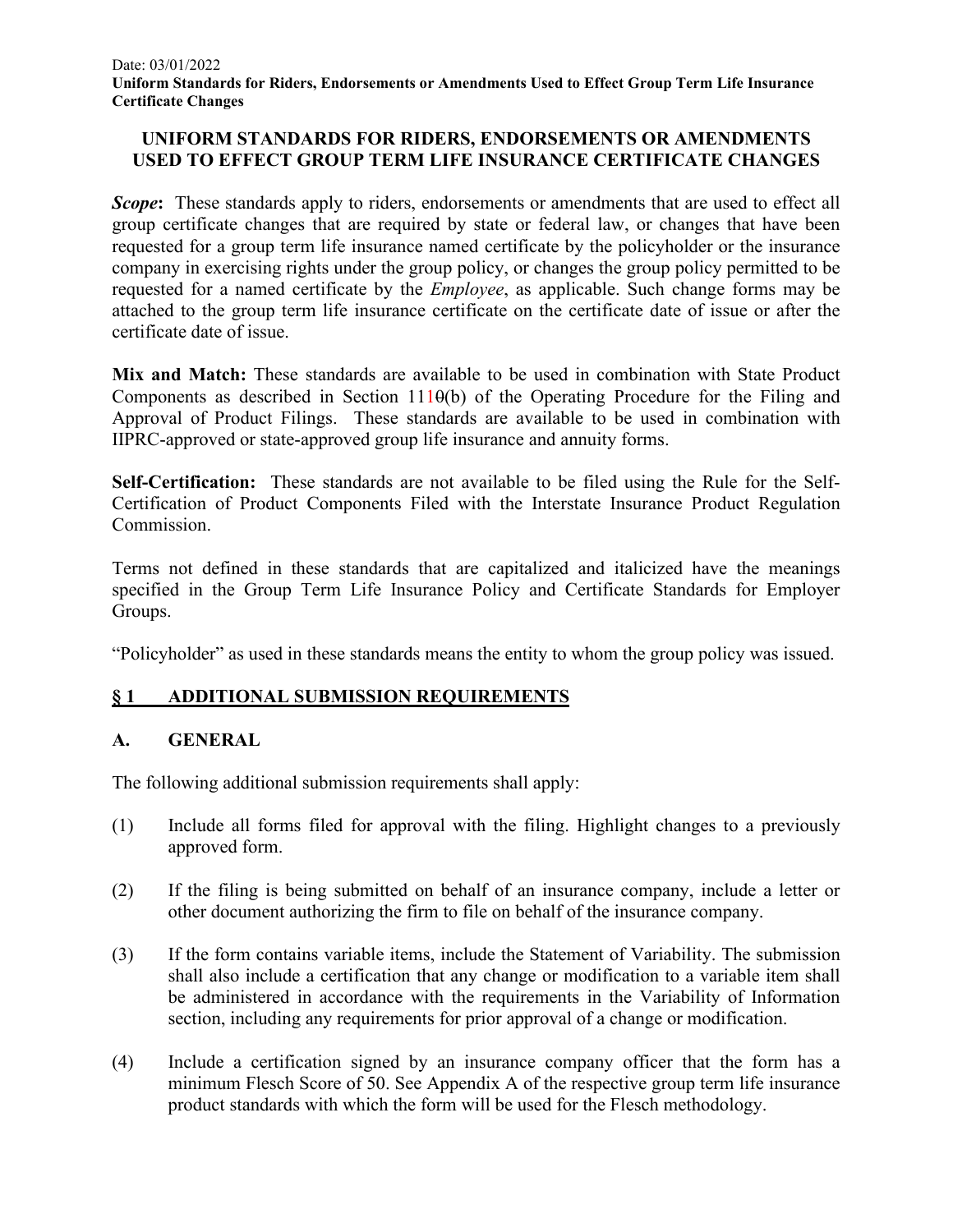- (5) Include a listing by filing jurisdiction of the types of group certificates with which the form will be used, including the group certificate form numbers, the corresponding approval date for these certificates and any filing identification number.
- (6) Include a statement whether the form will be made a part of a group certificate at issue or is intended for use after the date of issue of the certificate, or both.

## **B. VARIABILITY OF INFORMATION**

- (1) The insurance company may file a generic group certificate change form to accommodate all the certificate changes required to reflect the underwriting needs of an insurance company. To support the use of such form, the submission shall include a Statement of Variability providing information sufficient to identify the potential certificate changes that may be made.
- (2) The insurance company shall identify items that will be considered variable. The item shall be bracketed or otherwise marked to denote variability. The submission shall include a Statement of Variability that will discuss the conditions under which each variable item may change.
- (3) The group certificate changes to be made shall be consistent with the Statement of Variability filed for such certificate change form and the Statement of Variability filed for the group term life insurance certificate for which the change is being made, as well as the insurance company's underwriting guidelines for such certificate.
- (4) Items such as officer titles and officer signatures may be denoted as variable and may be changed without notice or prior approval.

### **§ 2 BENEFIT PROVISIONS**

### **A. GROUP CERTIFICATE CHANGE FORM REQUIREMENTS**

- (1) The full corporate name of the insurance company shall appear on the form.
- (2) At least one signature of a company officer shall appear on the form if it is added after the date of issue of the group certificate.
- (3) The form shall contain a statement that it is made a part of the group certificate, and that the form provisions apply in lieu of any certificate provisions to the contrary.
- (4) A form identification number shall appear at the bottom of the form in the left hand corner. The form number shall be adequate to distinguish the form from all others used by the company. The form number shall include a prefix of ICCxx (where xx represents the year the form was submitted for filing).